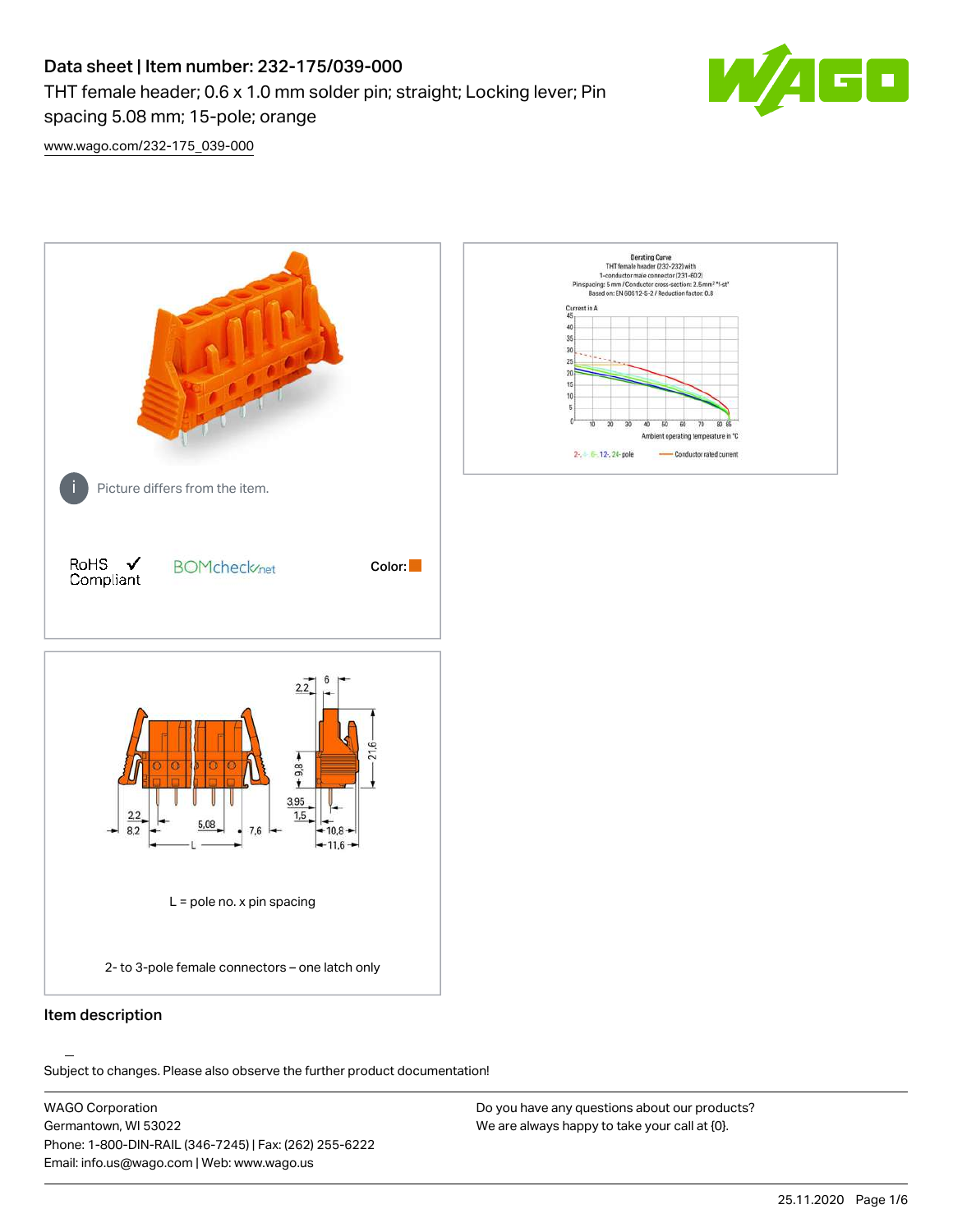

- $\blacksquare$ Horizontal or vertical PCB mounting via straight or angled solder pins
- $\blacksquare$ For board-to-board and board-to-wire connections
- Touch-proof PCB outputs  $\blacksquare$
- П Easy-to-identify PCB inputs and outputs
- П With coding fingers

#### Safety information 1:

The MCS - MULTI CONNECTION SYSTEM includes connectors without breaking capacity in accordance with DIN EN 61984. When used as intended, these connectors must not be connected/disconnected when live or under load. The circuit design should ensure header pins, which can be touched, are not live when unmated.

#### Data Electrical data

# Ratings per IEC/EN 60664-1

| Ratings per                 | IEC/EN 60664-1                                                       |
|-----------------------------|----------------------------------------------------------------------|
| Rated voltage (III / 3)     | 320 V                                                                |
| Rated surge voltage (III/3) | 4 <sub>kV</sub>                                                      |
| Rated voltage (III/2)       | 320 V                                                                |
| Rated surge voltage (III/2) | 4 <sub>kV</sub>                                                      |
| Nominal voltage (II/2)      | 630 V                                                                |
| Rated surge voltage (II/2)  | 4 <sub>kV</sub>                                                      |
| Rated current               | 12A                                                                  |
| Legend (ratings)            | (III / 2) $\triangleq$ Overvoltage category III / Pollution degree 2 |

#### Ratings per UL 1059

| Approvals per                  | UL 1059 |
|--------------------------------|---------|
| Rated voltage UL (Use Group B) | 300 V   |
| Rated current UL (Use Group B) | 15 A    |
| Rated voltage UL (Use Group D) | 300 V   |
| Rated current UL (Use Group D) | 10 A    |

#### Ratings per UL 1977

| Rated voltage UL 1977    | coo V       |
|--------------------------|-------------|
| Current UL 1977<br>Rated | ، ت<br>____ |

Subject to changes. Please also observe the further product documentation!

WAGO Corporation Germantown, WI 53022 Phone: 1-800-DIN-RAIL (346-7245) | Fax: (262) 255-6222 Email: info.us@wago.com | Web: www.wago.us

Do you have any questions about our products? We are always happy to take your call at {0}.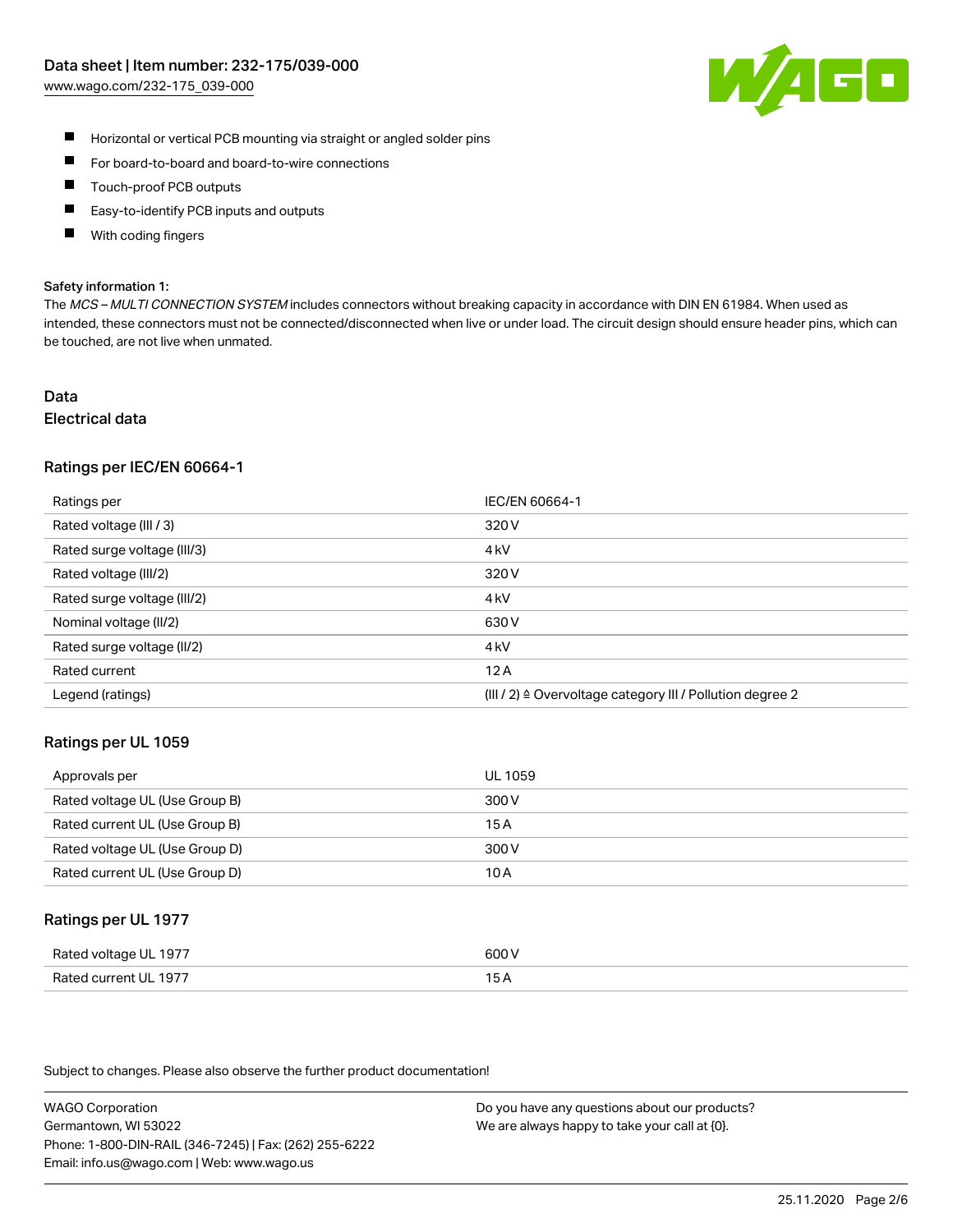

## Ratings per CSA

| Approvals per                   | CSA   |
|---------------------------------|-------|
| Rated voltage CSA (Use Group B) | 300 V |
| Rated current CSA (Use Group B) | 15 A  |
| Rated voltage CSA (Use Group D) | 300 V |
| Rated current CSA (Use Group D) | 10 A  |

## Connection data

| Pole No.                          | 15 |
|-----------------------------------|----|
| Total number of connection points | 15 |
| Total number of potentials        | 15 |
| Number of connection types        |    |
| Number of levels                  |    |

## Physical data

| Pin spacing                          | 5.08 mm / 0.2 inch         |
|--------------------------------------|----------------------------|
| Width                                | 92 mm / 3.622 inch         |
| Height                               | 26.6 mm / 1.047 inch       |
| Height from the surface              | 21.6 mm / 0.85 inch        |
| Depth                                | 11.6 mm / 0.457 inch       |
| Solder pin length                    | 5 <sub>mm</sub>            |
| Solder pin dimensions                | $0.6 \times 1$ mm          |
| Drilled hole diameter with tolerance | $1.3$ <sup>(+0.1)</sup> mm |

### Plug-in connection

| Contact type (pluggable connector) | Female connector/socket |
|------------------------------------|-------------------------|
| Connector (connection type)        | for PCB                 |
| Mismating protection               | No                      |
| Mating direction to the PCB        | 90°                     |
| Locking of plug-in connection      | locking lever           |

## PCB contact

| PCB contact                         | THT                                        |
|-------------------------------------|--------------------------------------------|
| Solder pin arrangement              | over the entire female connector (in-line) |
| Number of solder pins per potential |                                            |

Subject to changes. Please also observe the further product documentation!

| <b>WAGO Corporation</b>                                | Do you have any questions about our products? |
|--------------------------------------------------------|-----------------------------------------------|
| Germantown, WI 53022                                   | We are always happy to take your call at {0}. |
| Phone: 1-800-DIN-RAIL (346-7245)   Fax: (262) 255-6222 |                                               |
| Email: info.us@wago.com   Web: www.wago.us             |                                               |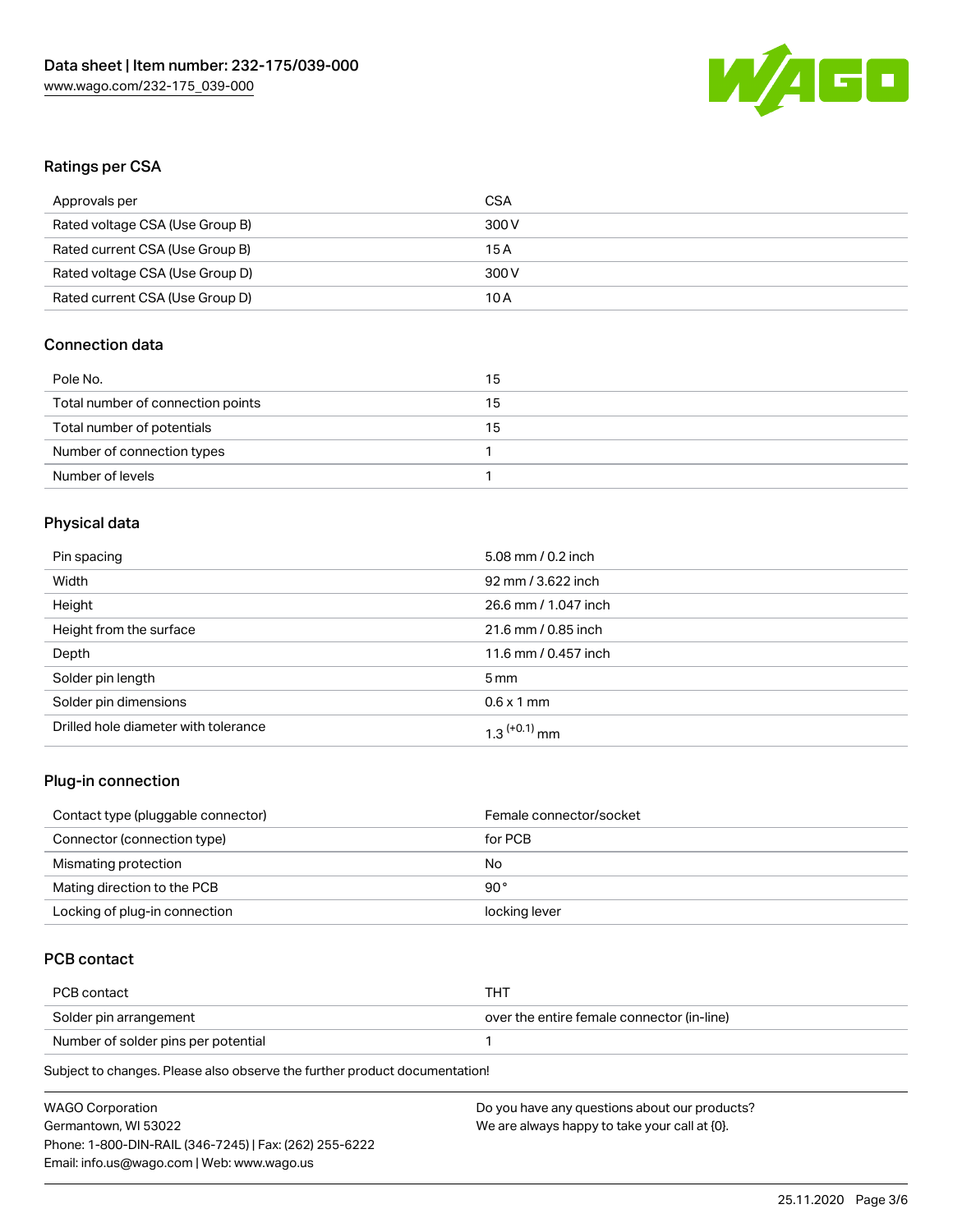

### Material Data

| Color                       | orange            |
|-----------------------------|-------------------|
| Material group              |                   |
| Insulation material         | Polyamide (PA66)  |
| Flammability class per UL94 | V <sub>0</sub>    |
| Contact material            | Copper alloy      |
| Contact plating             | tin-plated        |
| Weight                      | 13.9 <sub>g</sub> |

#### Environmental Requirements

## Commercial data

| Packaging type        | <b>BOX</b>    |
|-----------------------|---------------|
| Country of origin     | DE            |
| GTIN                  | 4055143579452 |
| Customs tariff number | 85366990990   |

## Approvals / Certificates

Email: info.us@wago.com | Web: www.wago.us

#### Ship Approvals

| Logo                             | Approval                                                                   | <b>Additional Approval Text</b>               | Certificate<br>name                |
|----------------------------------|----------------------------------------------------------------------------|-----------------------------------------------|------------------------------------|
| ABS                              | <b>ABS</b><br>American Bureau of Shipping                                  |                                               | $19-$<br>HG15869876-<br><b>PDA</b> |
| VERITAS                          | BV<br>Bureau Veritas S.A.                                                  | <b>IEC 60998</b>                              | 11915/D0 BV                        |
| <b>DNV-GL</b><br><b>MARITIME</b> | <b>DNV GL</b><br>Det Norske Veritas, Germanischer Lloyd                    |                                               | TAE 000016Z                        |
| <b>UL-Approvals</b>              |                                                                            |                                               |                                    |
| Logo                             | Approval                                                                   | <b>Additional Approval Text</b>               | Certificate<br>name                |
|                                  | Subject to changes. Please also observe the further product documentation! |                                               |                                    |
| <b>WAGO Corporation</b>          |                                                                            | Do you have any questions about our products? |                                    |
| Germantown, WI 53022             |                                                                            | We are always happy to take your call at {0}. |                                    |
|                                  | Phone: 1-800-DIN-RAIL (346-7245)   Fax: (262) 255-6222                     |                                               |                                    |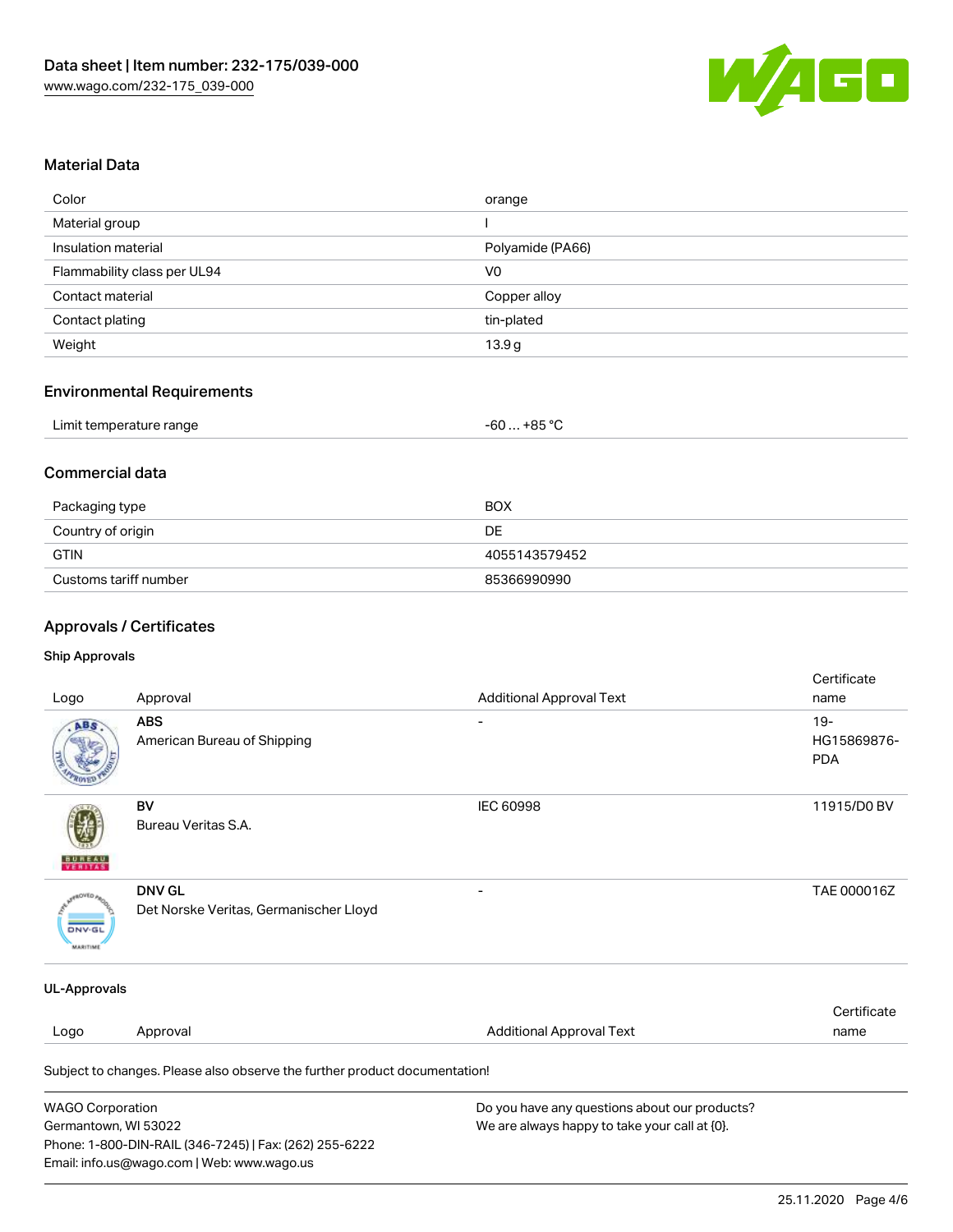Email: info.us@wago.com | Web: www.wago.us



|                                                                                                                                 | UL<br>UL International Germany GmbH                                                                                                                                    | <b>UL 1977</b>                                |                      | E45171               |  |
|---------------------------------------------------------------------------------------------------------------------------------|------------------------------------------------------------------------------------------------------------------------------------------------------------------------|-----------------------------------------------|----------------------|----------------------|--|
|                                                                                                                                 |                                                                                                                                                                        |                                               |                      |                      |  |
|                                                                                                                                 | <b>UR</b><br>Underwriters Laboratories Inc.                                                                                                                            | UL 1059                                       |                      | E45172<br>sec. 18    |  |
| Counterpart                                                                                                                     |                                                                                                                                                                        |                                               |                      |                      |  |
|                                                                                                                                 | Item no.231-645<br>1-conductor male connector; 2.5 mm <sup>2</sup> ; Pin spacing 5.08 mm; 15-pole; 2,50 mm <sup>2</sup> ; orange                                       |                                               | www.wago.com/231-645 |                      |  |
| <b>Compatible products</b><br>check                                                                                             |                                                                                                                                                                        |                                               |                      |                      |  |
|                                                                                                                                 | Item no.: 231-661<br>Test plugs for female connectors; for 5 mm and 5.08 mm pin spacing; 2,50 mm <sup>2</sup> ; light gray                                             |                                               |                      | www.wago.com/231-661 |  |
| <b>Downloads</b><br><b>Documentation</b>                                                                                        |                                                                                                                                                                        |                                               |                      |                      |  |
| <b>Additional Information</b><br>Technical explanations                                                                         |                                                                                                                                                                        | Apr 3, 2019                                   | pdf<br>3.6 MB        | Download             |  |
| <b>CAD files</b>                                                                                                                |                                                                                                                                                                        |                                               |                      |                      |  |
| CAD data                                                                                                                        |                                                                                                                                                                        |                                               |                      |                      |  |
|                                                                                                                                 | 2D/3D Models 232-175/039-000                                                                                                                                           |                                               | URL                  | Download             |  |
| <b>PCB Design</b>                                                                                                               |                                                                                                                                                                        |                                               |                      |                      |  |
|                                                                                                                                 | Symbol and Footprint 232-175/039-000                                                                                                                                   |                                               | URL                  | Download             |  |
|                                                                                                                                 | CAx data for your PCB design, consisting of "schematic symbols and PCB footprints",<br>allow easy integration of the WAGO component into your development environment. |                                               |                      |                      |  |
| Supported formats:                                                                                                              |                                                                                                                                                                        |                                               |                      |                      |  |
|                                                                                                                                 | Accel EDA 14 & 15                                                                                                                                                      |                                               |                      |                      |  |
|                                                                                                                                 | Subject to changes. Please also observe the further product documentation!                                                                                             |                                               |                      |                      |  |
| <b>WAGO Corporation</b>                                                                                                         |                                                                                                                                                                        | Do you have any questions about our products? |                      |                      |  |
| Germantown, WI 53022<br>We are always happy to take your call at {0}.<br>Phone: 1-800-DIN-RAIL (346-7245)   Fax: (262) 255-6222 |                                                                                                                                                                        |                                               |                      |                      |  |